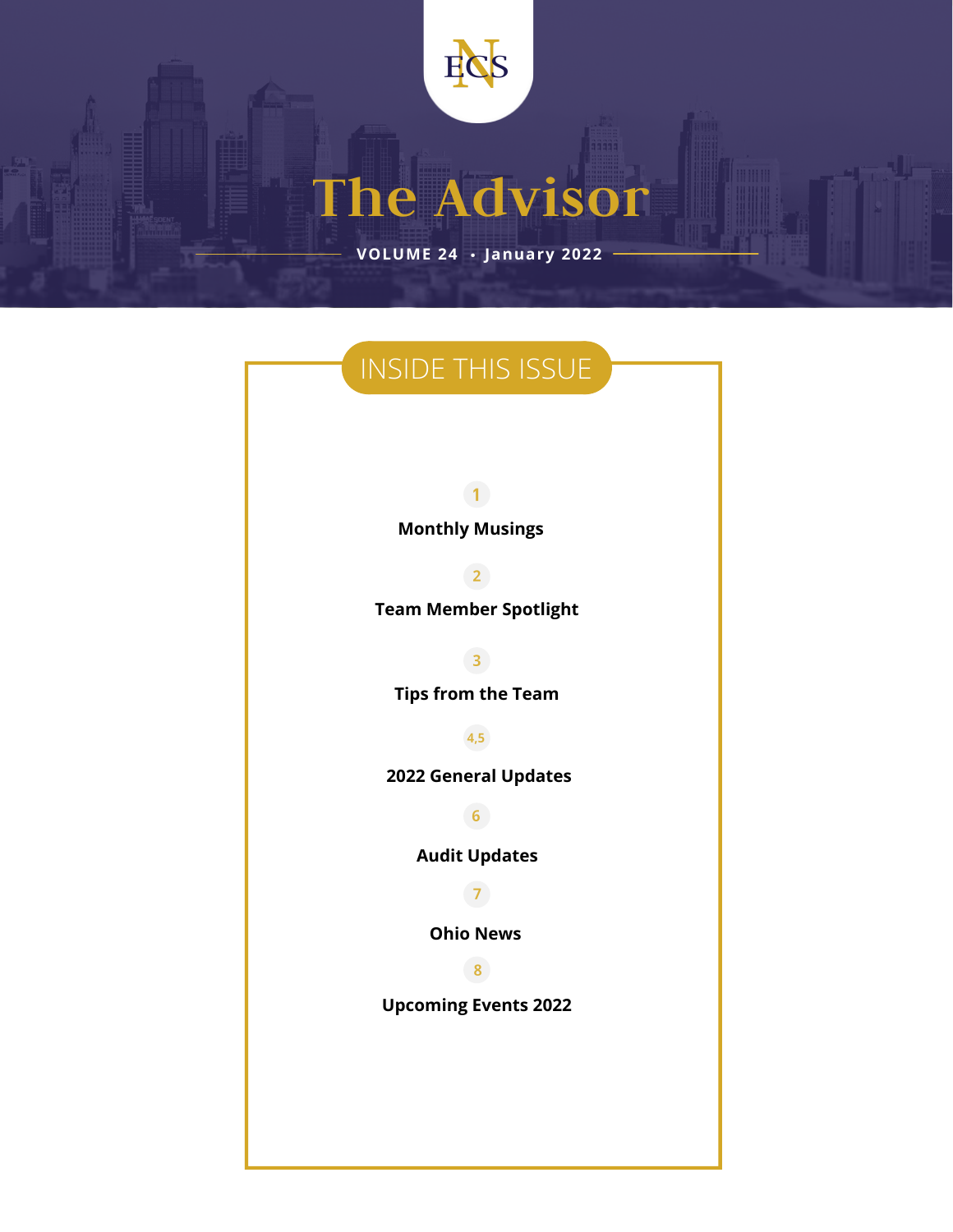## **Monthly Musings**

1

**The Advisor**

**VOLUME <sup>24</sup>** . **January <sup>2022</sup>**

*By Sarah Hanna, CEO*

#### **The Shortage of 2022**

The Great Reshuffling, The Great Resignation, the Great Revaluation. These are some of the terms that are being used when naming the labor shortage employers have been experiencing. But whatever catchphrase is selected to describe this challenging time it doesn't ease the pain that is associated with it. Tack on Covid related absences to the list of struggles and the uphill battle of running a business continues into 2022. One of my executive team members quoted a meme she saw during a meeting: "2021 went home, put on a wig, and came back as 2022." When she made the comment, I admit I giggled but the fact of the matter is that the situation isn't funny.

During such times, we rely heavily on our loyal staff. We put more responsibilities and hours on them and through it all, they show up daily working diligently to accomplish their tasks as best they can. These experiences bring out the best in people and their true character shines. I have seen my team come together, develop plans to shift with the landscape, and push forward all the while focusing on the needs of the company and clients. I have been inspired by their commitment and perseverance. I'm sure you have witnessed similar circumstances.

Don't get me wrong have we made mistakes along the way? Yes. When those errors happen, I have had to draw heavily on patience and grace. I have also appreciated the same from clients and employees. Thank goodness for forgiveness and understanding.

As we make our way further into 2022 and to help navigate the continual pandemic terrain; focus on each task individually to prevent overwhelm, learn from mistakes, keep trying new ideas, listen to those by your side, and collaborate to work towards meeting the needs of your employees and customers. Together we can turn this wig-wearing year into the belle of the ball.

Till next time…

**ECS North** 

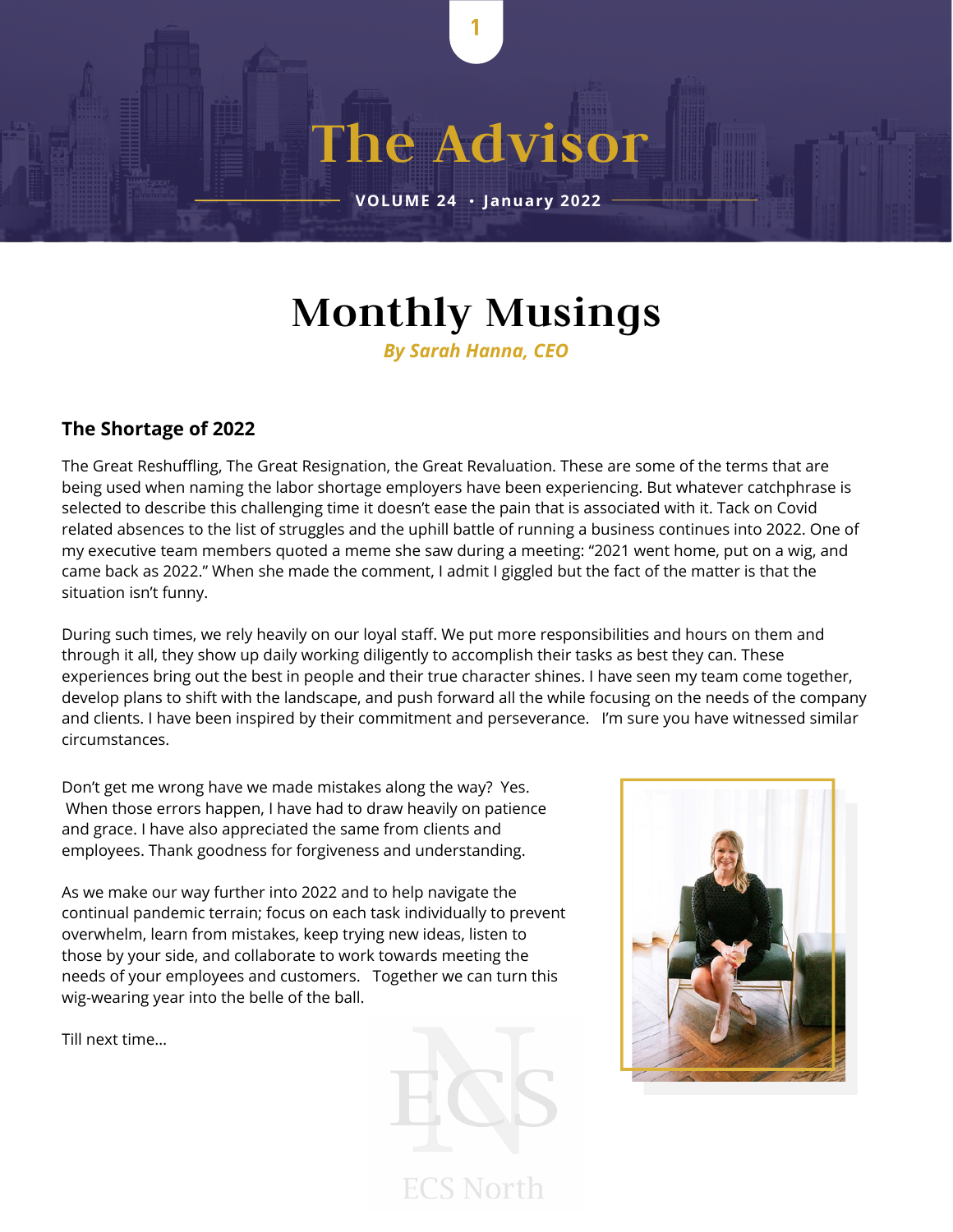### **Team Member Spotlight**

2

**The Advisor**

**VOLUME <sup>24</sup>** . **January <sup>2022</sup>**

ECS North is excited to introduce you to a fundamental part of our team, Season Henderson. She has been with ECS North since January of 2016.

Season joined the ECS North team as an experienced Biller and was promoted to Account Manager. As a team member, her focus is to use her industry knowledge to work and generate revenue for our clients. Through her experiences collaborating with multiple clients, she continued to grow in her position. This has allowed the executive team to utilize Season on various clients and billing systems over the years. Season attended Scottsdale Community College in Scottsdale, AZ, and resides in Arizona with her family raising her three kids; Anaya, 18, Dustin, 13, and Lily Belle, who is 10. There are various outdoor activities in her area as she stays busy even in her spare time hiking and bike riding with her family. At times, seasonal weather in Arizona keeps her inside due to the heat.

She enjoys reading and catching up on popular TV shows while cuddling with her golden-haired chihuahua puppy named "Sox." Season always looks forward to traditions. One is making Christmas ornaments with her family. Outside of the traditional crafty decorations, she and her family always want to learn something new and different. This year the ornaments involved wood-burning; they really enjoyed learning the "how-to," and next year it will be something even better.

Over the past few years, people have struggled with career, health, and family; Season has used and continues to work on her Vision Boards to keep herself positive.

Using her creative ideas and outside encouragement from others to visually display her thoughts and ideas is something she enjoys. She does make sure to take time, open her mind, organize her thoughts, and appreciate the goals she sets for herself and her family. Season works remotely from her home office and continues to do a fantastic job managing her family and career. When not working in an office/structured environment with other employees, this is a necessity. With that, Season loves the camaraderie with the ECS North Staff. Sarah Hanna, the CEO, created a team-building committee to keep the staff (no matter the location) connected while working in separate states/coast to coast. Communication during and after-hours is essential to the cohesiveness of the team members. Season expressed this in her favorite quote below.

#### *"Coming together is a beginning, keeping together is progress, and working together is a success."*



**Season Henderson** *Account Manager*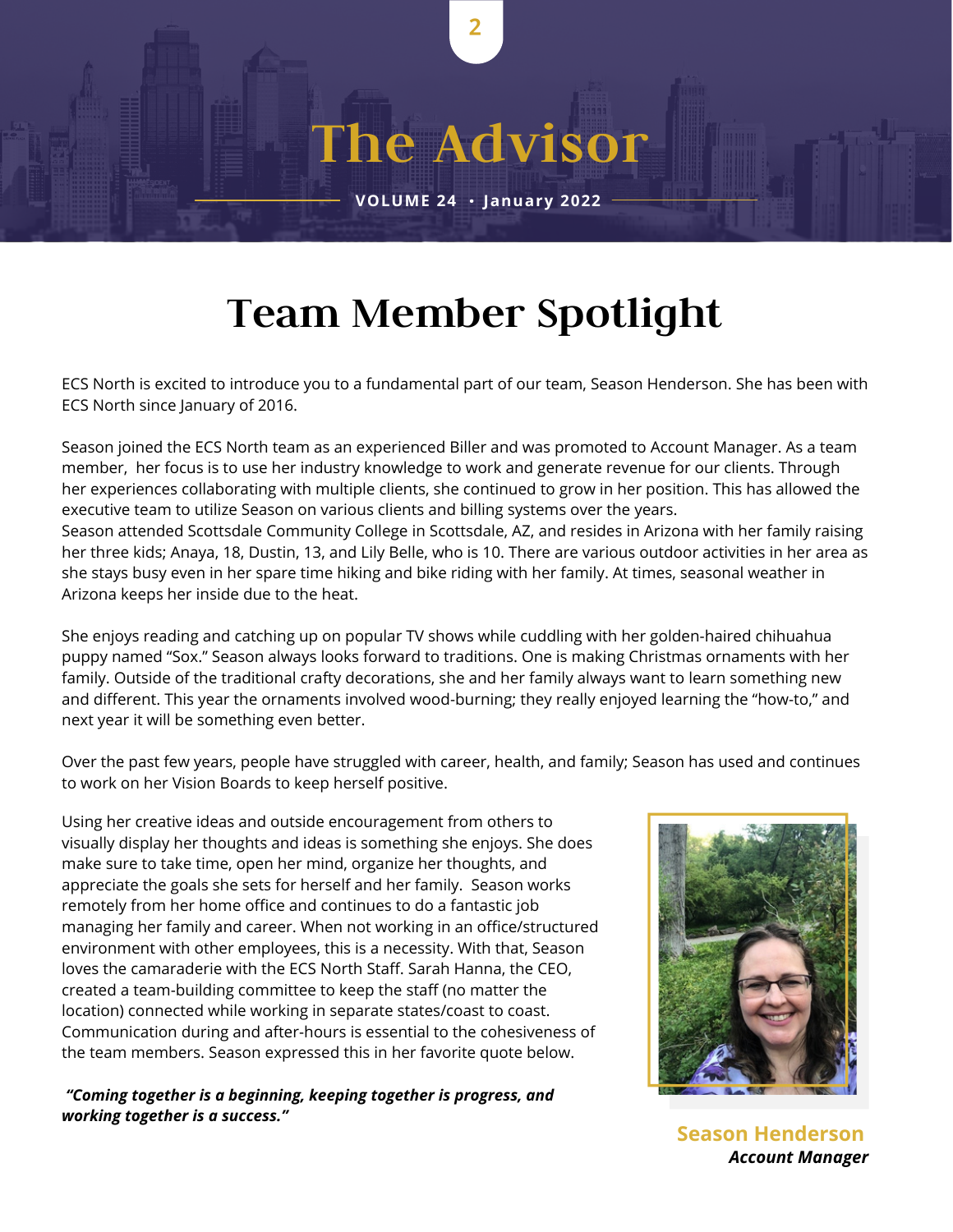### **Tips from the Team**

3

**The Advisor**

**VOLUME <sup>24</sup>** . **January <sup>2022</sup>**

#### **The Effects of a Mismanaged Deductible Season**

Happy New Year! What a better time to re-visit front end staff training, patient resources and patient education/communication. As the current year ends, eligibility is a step that providers cannot afford to skip. The opportunity presents itself in a few ways to include during a home assessement/equipment set-up, contacting customer service to make a payment, order supplies or general support inquires.

Lost revenue, upset referrals and frustrated patients will be inevitable along with denials that could have been prevented. Failure to collect at the time of service is costly as the ability to collect can decease significantly after the patient walks out of the showroom.

A company-wide policy should be available and include specifically instructions on the deductible season to ensure your employees and your patients are on the same page.

Reach out if your staff needs support as we head into the new year.

*"Motivation is the desire to act in service of a goal. It's the crucial element in setting and attaining our objectives."*

-Psychology Today





**Abbey Luzader** *Senior Account Manager*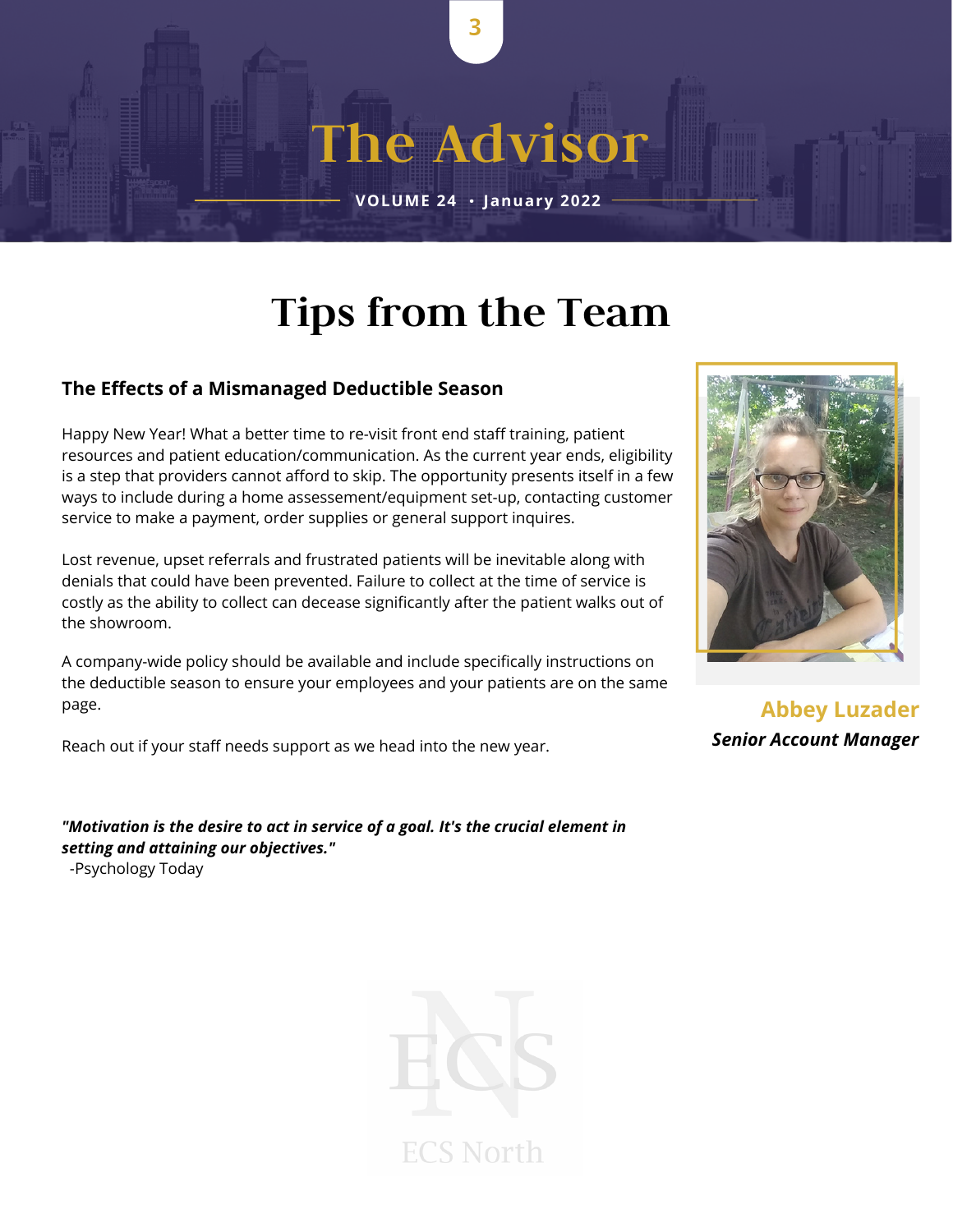### **2022 General Updates**

4

**The Advisor**

**VOLUME <sup>24</sup>** . **January <sup>2022</sup>**

#### **OWENS & MINOR BUYS APRIA**

Industry changes coming into 2022 include Owens & Minor which is owned Byram Healthcare (purchased in 2017) buying Apria stock and will close the first part of this year. The acquisition expands its Patient Direct platform, increases payer relationships, and opens up room for growth Catch up on the details below.

Owens & Minor buys Apria, [reaches](https://www.hmenews.com/article/owens-minor-buys-apria-reaches-deeper-into-home-care) deeper into home care | HME News

#### **[Medical Device Shortages](https://www.fda.gov/medical-devices/coronavirus-covid-19-and-medical-devices/medical-device-shortages-during-covid-19-public-health-emergency)**

The FDA publishes this device shortages list to provide transparency to the American public, particularly those who use or purchase medical devices. Click the link below last updated by the FDA 1/7/2022

Medical Device Shortages During the COVID-19 Public Health [Emergency](https://www.fda.gov/medical-devices/coronavirus-covid-19-and-medical-devices/medical-device-shortages-during-covid-19-public-health-emergency) | FDA

#### **OAMES Receives Promising News on ARPA Relief Funding for HME Providers**

After months of efforts by OAMES, it appears HME providers will be receiving relief as part of Ohio's funding portion of the American Rescue Plan Act (ARPA) for home and community-based service (HCBS) providers. The news was discussed during a call on Friday with the Governor's office and Directors from the four-state agencies involved.

**ECS North** 

For additional information reach out to **[kam@oames.org](mailto:kam@oames.org)** 

OAMES | Welcome to the Ohio [Association](http://www.oames.org/aws/OAMES/pt/sp/home_page) of Medical Equipment Services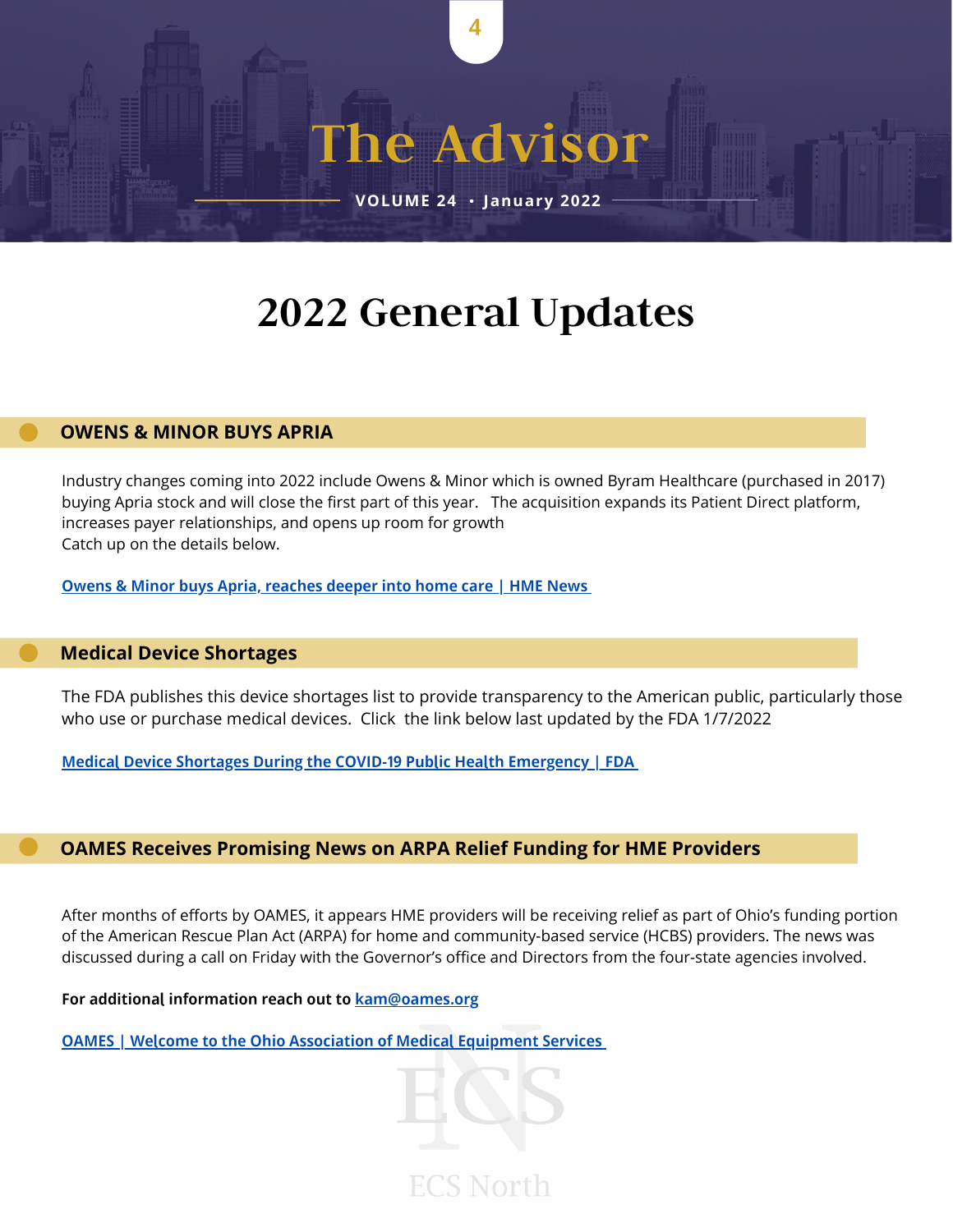# **The Advisor**

5

**VOLUME <sup>24</sup>** . **January <sup>2022</sup>**

#### **Medicare DME Final Rule**

As reported earlier this month, CMS has released the long-awaited Medicare DMEPOS Final Rule (CMS-1738-F, CMS-1687-F, and CMS-5531-F). You can read the Final Rule [here](https://r20.rs6.net/tn.jsp?f=001sgX1CLQNUlFW3Gc13RHHZodQAmxdB6UhwNfS9fqCEmi1i2KP4o7CRGJ5V2rs2XkO8jCOpjs7eggHZm6YV9-Vc3KDJHFBJz_kbiaEQIOBsRXU1BoX4x_8aRTZWuyV_rtzs1WkhThfRaprLtO7YKp9HWeMki-mzoN6kDHOnIsC1LSua3CuIponqAQ7MybY0YZdyDhs-NSa2LXrgtL8EX_0VpIoHMHunjE6jcgNEz067D8=&c=C9hRlKUEv_b7j607LDLPOmRzhq_iiW0nDumXFvOPC2S60GMf-nnkfQ==&ch=ciVX7NQmS8LH6tZ0SX7n3qP9rKkMKzqpb_6aKynWq4ccWfUPtPVN-A==) and reference the Fact Sheet [here](https://r20.rs6.net/tn.jsp?f=001sgX1CLQNUlFW3Gc13RHHZodQAmxdB6UhwNfS9fqCEmi1i2KP4o7CRGJ5V2rs2XkOaj7plNAdLJYZQ6QTUj8mDNA22Za8szEWShTGTdskxihew-uC-SU342Whs_GT3MwRLLBcyIZbuuX6F_Pl6BrbAVD4QP1rpouQYktr60n8ZTxwZh7vnN4UbnP65JLn6W79gmC6t-VHJBkTA4IxrzMmYrvm1fT0A2i-ppnbuSqWVfk=&c=C9hRlKUEv_b7j607LDLPOmRzhq_iiW0nDumXFvOPC2S60GMf-nnkfQ==&ch=ciVX7NQmS8LH6tZ0SX7n3qP9rKkMKzqpb_6aKynWq4ccWfUPtPVN-A==).

This includes provisions regarding the application of Medicare Competitive Bidding Program (CBP) payment rates that will go into effect at the end of the COVID-19 Public Health Emergency (PHE):

- For rural and non-contiguous areas, CMS will continue paying suppliers the 50/50 blend of adjusted and unadjusted fee schedule rates.
- For contiguous, non-rural areas, CMS will change to paying suppliers at 100 percent of the CBP adjusted fee schedule rates.
- For the former Competitive Bid Areas (CBAs), CMS will change to paying suppliers the single payment amounts (SPAs) established during the DMEPOS CBP updated by an inflation adjustment factor on an annual basis.

While this provided some relief to rural areas, it did not provide the full payment relief that was requested in other areas. It does make permanent the 50/50 blended payment rate for rural and non-contiguous areas. However, it fails to address the needs in other areas of the country by not continuing the current 75/25 blended payment rate for non-rural areas beyond the end of the COVID-19 PHE. It also does not adjust payment rates in former CBAs to reflect the significant increases in product and operational costs for suppliers since the last completed CBP round in 2015.

The final rule also discloses that CMS has decided to hold off on finalizing any changes to the HCPCS Code Application process. For now, they will continue to review the current system and consider changes in the future.

https://www.cms.gov/newsroom/fact-sheets/medicare-durable-medical-equipment-prosthetics-orthotics-andsupplies-dmepos-final-rule-cms-1738-f

#### **CMS.gov**

Having trouble finding the DME 2020 Fee Schedule and more, Follow the link below!

#### DMEPOS Fee [Schedule](https://www.cms.gov/Medicare/Medicare-Fee-for-Service-Payment/DMEPOSFeeSched/DMEPOS-Fee-Schedule) | CMS

#### **Audit Update-SMRC**

The SMRC has added orthopedic footwear from January 1, 2019, through December 31, 2019, to the list of postpayment reviews. As a priority, please continue to forward all letters and documentation to ECS North based on the timeframe previously set. If questions arise, please reach out to your Senior Account Manager and/or Katie Schmidt. Click on the link below to view the applicable HCPC's

01-307 Orthopedic Footwear Notification of Medical Review - Noridian - SMRC [\(noridiansmrc.com\)](https://www.noridiansmrc.com/current-projects/01-307/)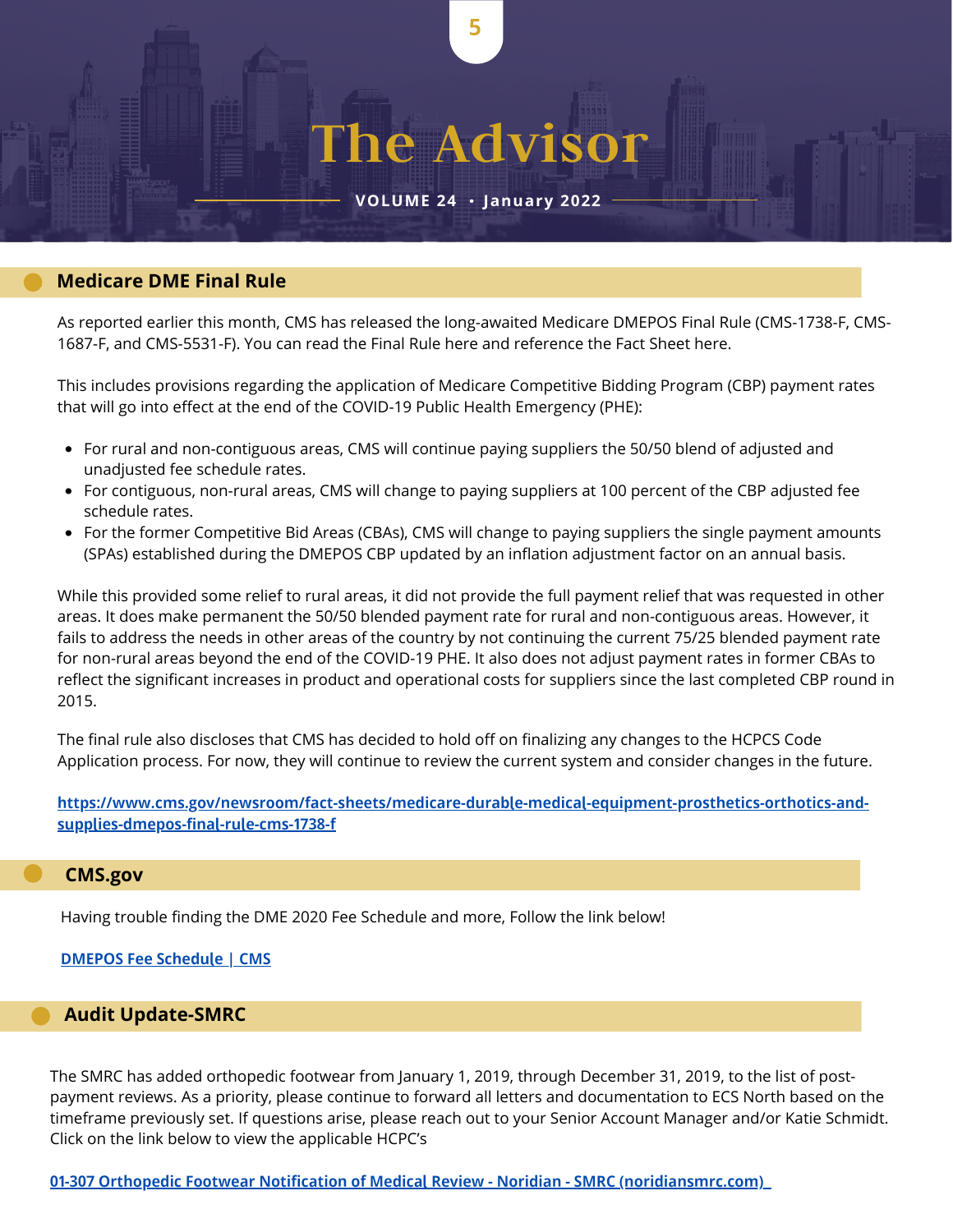## **Audit Volume Up!**

6

**The Advisor**

**VOLUME <sup>24</sup>** . **January <sup>2022</sup>**

We are seeing an increase in audit activity across all payors, both Federal and commercial, and anticipate that this will likely continue in an upward manner as 2022 progresses. As such, we will need to reduce the timeline for audit responses. What does this mean to you? Going forward, audit submissions will occur two days prior to the due date – within the current business week. For example, if the due date is Friday, we will submit on Wednesday. However, if the due date falls on a weekend, the default due date will be Wednesday or Thursday of that same week.

We want to ensure that we are meeting all deadlines, as we do not want you miss out on appeal rights or be responsible for an overpayment because of a timeline issue. In instances when you are unable to obtain documentation by the timeline posted, please notify Katie Schmidt. In the event that you have the appropriate documentation on hand, please advise and we will submit the audit response upon receipt, to further expedite the process. Please reference email sent 1/20/2022.

Please reach out to Katie Schmidt with questions. A conference call can be set up to discuss in more detail if needed.



#### **Dont Forget How it Works!**

\*MACs may conduct additional review if significant changes in provider billing are detected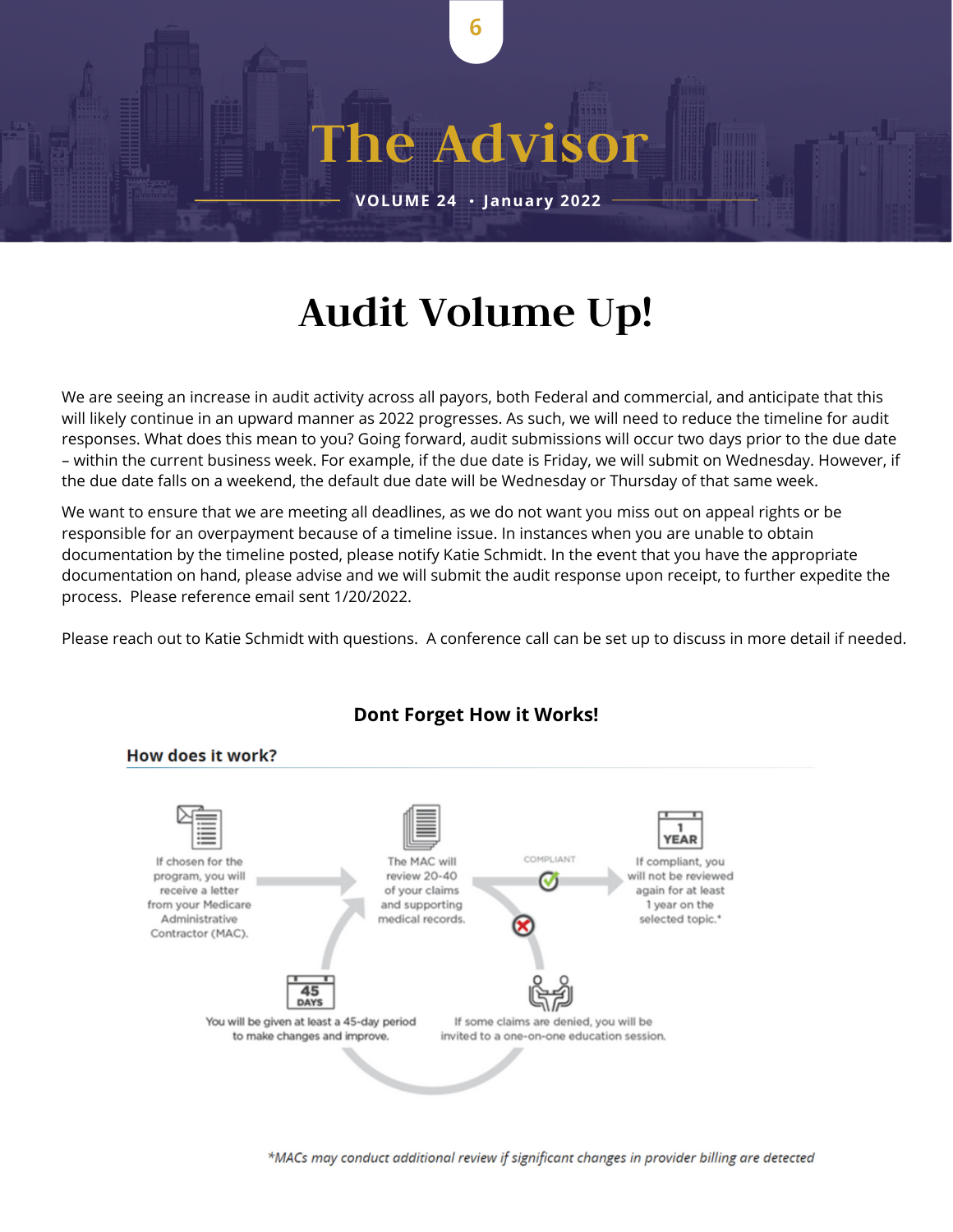### **OHIO NEWS!**

7

**The Advisor**

**VOLUME <sup>24</sup>** . **January <sup>2022</sup>**

#### e **OAMES Receives Promising News on ARPA Relief Funding for HME Providers**

After months of efforts by OAMES, it appears HME providers will be receiving relief as part of Ohio's funding portion of the American Rescue Plan Act (ARPA) for home and community-based service (HCBS) providers. This incredible news was shared during a collaborative stakeholder call on Friday with the Governor's office and Directors from the four-state agencies leading this important work.

- Ohio initiated a multi-agency effort last summer to outline a plan for ARPA provider relief within the Ohio Department of Medicaid, Ohio Department of Aging, Ohio Department of Developmental Disabilities and Ohio Department of Mental Health and Addiction Services.
- At the same time, [OAMES](https://linkprotect.cudasvc.com/url?a=https%3a%2f%2fassociationdatabase.com%2faws%2fOAMES%2febulletin%2fview_mail%2f186944%2f918102&c=E,1,G7BTOmVCLrPC-Z1P0CwtYZIl5jrZrhnQkra2JdGFLmnmeWjcQcxmKHAP1ZsusaqmXbuBKiTPOQaXFok0aH3-TjTn7X9agp72I2pqpk8XNE4,&typo=1) sent letters to Gov. DeWine and ODM leadership urging that Ohio's HME providers be included in the state's allocation of ARPA funds.
- In July, the four Ohio agencies submitted an initial funding projection to CMS.
- In August, the agencies collaborated to publish a "Request for Information" survey to gather stakeholder feedback receiving over 400 responses including OAMES' [submission.](https://linkprotect.cudasvc.com/url?a=https%3a%2f%2fassociationdatabase.com%2faws%2fOAMES%2fasset_manager%2fget_file%2f608583%3fver%3d0&c=E,1,8FiJ1KK6Vs_z9KZrMfF40d6vFdvoN_3WiEm9Gjy2ndKniuDjwiVajPof9OXsn47mdV05T2b06qBM79W9YWCJjnB2G7BLwjH-8xLR4rbk&typo=1)
- On September 29, CMS requested additional details from the Ohio agencies.
- On October 13, Ohio submitted its detailed [spending](https://medicaid.ohio.gov/static/Stakeholders%2C+Partners/initiatives/HCBS+Spending+Narrative.pdf) plan to CMS which was discussed at OAMES 40th Annual Meeting & Exhibition on Oct. 27. Ohio continued to submit additional information to CMS which has since received partial approval.
- OAMES continued follow-up with ODM to urge support for HME providers. In addition to the June letters and August survey submission, OAMES past president Nick Kalogeras provided OAMES' [testimony](https://linkprotect.cudasvc.com/url?a=https%3a%2f%2fassociationdatabase.com%2faws%2fOAMES%2fasset_manager%2fget_file%2f617455%3fver%3d0&c=E,1,PCIeXpvTuU34a_C7H3eTzDed-8SCYi_NuBxXYEev7VxpJ7Wdq0ADk0ElYou_dVkmUa-H_OmyvBuc_BdXbGZO7NmMXw4uVv19dxkZ2nnYsXF8NEg,&typo=1) at the 9/23/21 Joint Medicaid Oversight [Committee](https://linkprotect.cudasvc.com/url?a=https%3a%2f%2fassociationdatabase.com%2faws%2fOAMES%2fasset_manager%2fget_file%2f645596%3fver%3d0&c=E,1,s1_gJmraYwejZ7Ev5vBaBpDCjtCc9jqtjYu3PTjlGEswADpJV7GukUkIwextDA8urUZLSmC9t3e-l9QVm4jwLg1h18Hy9ZHPgAsyHpyCrdx8&typo=1) (JMOC) hearing and OAMES executive director Kam Yuricich gave additional testimony at the 12/09/21 JMOC hearing on the urgent need for HME provider relief.
- Concurrent with agency efforts, HB [169](https://linkprotect.cudasvc.com/url?a=https%3a%2f%2fsearch-prod.lis.state.oh.us%2fsolarapi%2fv1%2fgeneral_assembly_134%2fbills%2fhb169%2fEN%2f07%2fhb169_07_EN%3fformat%3dpdf&c=E,1,COONxKipHlP7kuqFGnaYb7gFgNtJrORv2f0duGBlaFUR2GeBUnNIpHcsCvuSdJt8Wqssb9PMX8LE65sO8enxE0k4fmuyL9iONJpxPbuMqvsTD7E-NWs5DPw,&typo=1) was passed by the Ohio General Assembly with provider relief components which give the State spending authority of the federal funds. The bill was signed into law by Gov. DeWine and effective on 12/23/2021 which in addition to other directives, appropriates \$529 million in immediate provider relief for HCBS approved as part of Ohio's CMS plan. Beyond ARPA funds, HB 169 grants additional relief for other providers including nursing and assisted living facilities, ICF/IID, hospice, and rural or distressed hospitals.

**ECS North** 

#### [OAMES.ORG](http://oames.org/aws/OAMES/pt/sp/home_page)

compliments of Kamela Yuricich, Executive Director